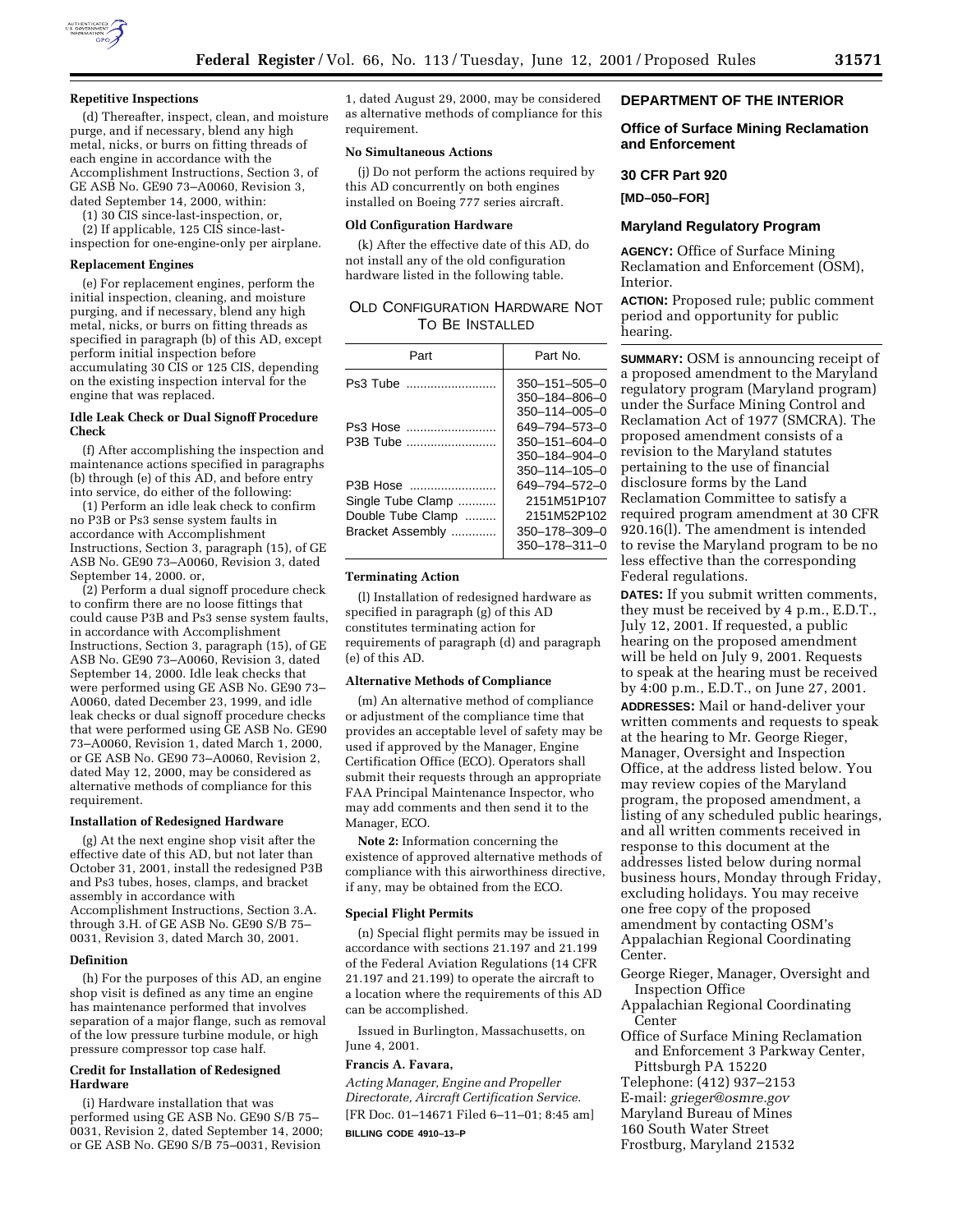Telephone: (301) 689–4136 **FOR FURTHER INFORMATION CONTACT:** George Rieger, Manager, Oversight and Inspection Office, Appalachian Regional Coordinating Center, Telephone: (412) 937–2153.

#### **SUPPLEMENTARY INFORMATION:**

# **I. Background on the Maryland Program**

On February 18, 1982, the Secretary of the Interior approved the Maryland program. You can find background information on the Maryland program, including the Secretary's findings, the disposition of comments, and the conditions of approval in the February 18, 1982, **Federal Register** (47 FR 7214). You can find subsequent actions concerning the conditions of approval and program amendments at 30 CFR 920.15 and 920.16.

## **II. Description of the Proposed Amendment**

By an undated letter received by OSM on May 7, 2001 (Administrative Record No. 578–12), Maryland submitted a copy of House Bill 984 as a formal proposed amendment to its program. The House Bill was enacted to require members of the Land Reclamation Committee to file a United States Department of Interior State Employee Statement of Employment and Financial Interests. Maryland submitted the formal amendment to satisfy a required amendment at 30 CFR 920.16(l).

Maryland proposes to add new paragraph 4. to Section 15–204 of the Annotated Code of the Public General Laws of Maryland, Environment, as follows:

(4) Members of the Land Reclamation Committee shall file a United States Department of Interior State Employee Statement of Employment and Financial Interests.

As a result of the proposed addition above, existing paragraph (4) is renumbered as paragraph (5).

#### **III. Public Comment Procedures**

In accordance with the provisions of 30 CFR 732.17(h), OSM is seeking comments on whether the proposed amendment satisfies the applicable program approval criteria of 30 CFR 732.15. If the amendment is deemed adequate, it will become part of the Maryland program.

*Written Comments:* If you submit written or electronic comments on the proposed rule during the 30-day comment period, they should be specific, should be confined to issues pertinent to the notice, and should explain the reason for your recommendation(s). We may not be able

to consider or include in the Administrative Record comments delivered to an address other than the one listed above (see **ADDRESSES**).

*Electronic comments:* Please submit Internet comments as an ASCII, WordPerfect, or Word file avoiding the use of special characters and any form of encryption. Please also include Attn: SPATS NO. MD–050–FOR'' and your name and return address in your Internet message. If you do not receive a confirmation that we have received your Internet message, contact the Appalachian Regional Coordinating Center at (412) 937–2153.

*Availability of Comments:* Our practice is to make comments, including names and home addresses of respondents, available for public review during regular business hours at the OSM Administrative Record Room (see **ADDRESSES**). Individual respondents may request that we withhold their home address from the rulemaking record, which we will honor to the extent allowable by law. There also may be circumstances in which we would withhold from the rulemaking record a respondent's identity, as allowable by law. If you wish us to withhold your name and/or address, you must state this prominently at the beginning of your comment. However, we will not consider anonymous comments. We will make all submissions from organizations or businesses, and from individuals identifying themselves as representatives or officials of organizations or businesses, available for public inspection in their entirety.

*Public Hearing:* If you wish to speak at the public hearing, you should contact the person listed under **FOR FURTHER INFORMATION CONTACT** by 4:00 p.m., E.D.T. on June 27, 2001. The location and time of the hearing will be arranged with those persons requesting the hearing. If no one requests an opportunity to speak at the public hearing, the hearing will not be held.

To assist the transcriber and ensure an accurate record, we request, if possible, that each person who testifies at a public hearing provide us with a written copy of his or her testimony. The public hearing will continue on the specified date until all persons scheduled to speak have been heard. If you are in the audience and have not been scheduled to speak and wish to do so, will be allowed to speak after those who have been scheduled. We will end the hearing after all persons scheduled to speak and persons present in the audience who wish to speak have been heard.

Any disabled individual who has need for a special accommodation to attend a public hearing should contact the individual listed under **FOR FURTHER INFORMATION CONTACT.**

*Public Meeting:* If only one person requests an opportunity to speak at a hearing, a public meeting, rather than a public hearing, may be held. If you wish to meet with OSM representatives to discuss the proposed amendment, you may request a meeting by contacting the person listed under **FOR FURTHER INFORMATION CONTACT.** All such meetings will be open to the public and, if possible, notices of meetings will be posted at the locations listed under **ADDRESSES.** A written summary of each meeting will be made a part of the

#### **IV. Procedural Determinations**

Administrative Record.

*Executive Order 12866—Regulatory Planning and Review*

This rule is exempted from review by the Office of Management and Budget (OMB) under Executive Order 12866.

#### *Executive Order 12630—Takings*

This rule does not have takings implications. This determination is based on the analysis performed for the counterpart federal regulation.

#### *Executive Order 13132—Federalism*

This rule does not have federalism implications. SMCRA delineates the roles of the federal and state governments with regard to the regulation of surface coal mining and reclamation operations. One of the purposes of SMCRA is to ''establish a nationwide program to protect society and the environment from the adverse effects of surface coal mining operations.'' Section 503(a)(1) of SMCRA requires that state laws regulating surface coal mining and reclamation operations be ''in accordance with'' the requirements of SMCRA, and section 503(a)(7) requires that state programs contain rules and regulations ''consistent with'' regulations issued by the Secretary pursuant to SMCRA.

# *Executive Order 12988—Civil Justice Reform*

The Department of the Interior has conducted the reviews required by section 3 of Executive Order 12988 and has determined that, to the extent allowed by law, this rule meets the applicable standards of subsections (a) and (b) of that section. However, these standards are not applicable to the actual language of state regulatory programs and program amendments since each such program is drafted and promulgated by a specific state, not by OSM. Under sections 503 and 505 of